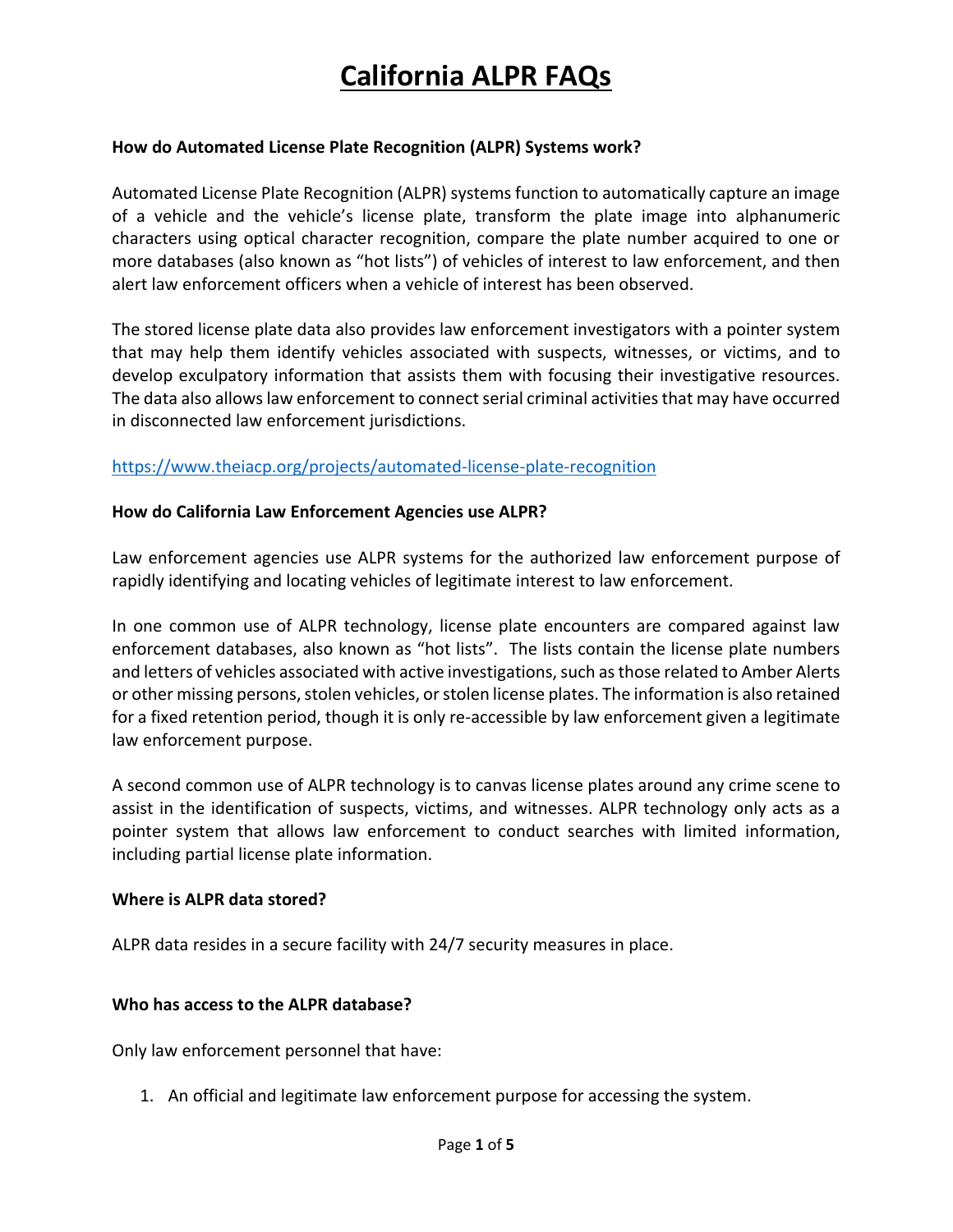- 2. A criminal case or incident number/name.
- 3. A lawful purpose with a need to know and right to know the information.

### **What is a lawful purpose?**

The lawful purposes required for users to access the system are

- 1. Locate Stolen, Wanted, or Suspect Vehicles.
- 2. Locate Suspect(s) of Criminal Investigation or Arrest Warrant.
- 3. Locate Witnesses or Victims of Violent Crime.
- 4. Locate Missing Children and Elderly individuals (Amber / Silver Alerts).
- 5. Protect the Public during Special Events / Situational Awareness.
- 6. Protect Critical Infrastructure.

### **What is a need to know?**

This standard is established when the requested information is pertinent and necessary to the requesting agency in initiating, furthering, or completing the performance of a law enforcement activity.

### **What is a right to know?**

This standard is established when the requester is acting in an official capacity and has statutory authority to obtain the information being sought.

### **How are personnel vetted to have access to the system?**

Law enforcement agency personnel must be approved to have access to the system by their agency.

## **Once a law enforcement or public safety agency employee is approved to use the system how do they access the data?**

Approved law enforcement agency employees access the system with a unique username and login.

### **Does the ALPR system collect my personal identifying information?**

The ALPR system does not contain personal identifying information associated with data collected through ALPR devices. The system only contains the data sets of license plate numbers, photos of the vehicles, and geospatial locations from where the images were captured. There is no connectivity in the ALPR system to the vehicle's registration information or the driver's license information of the owner.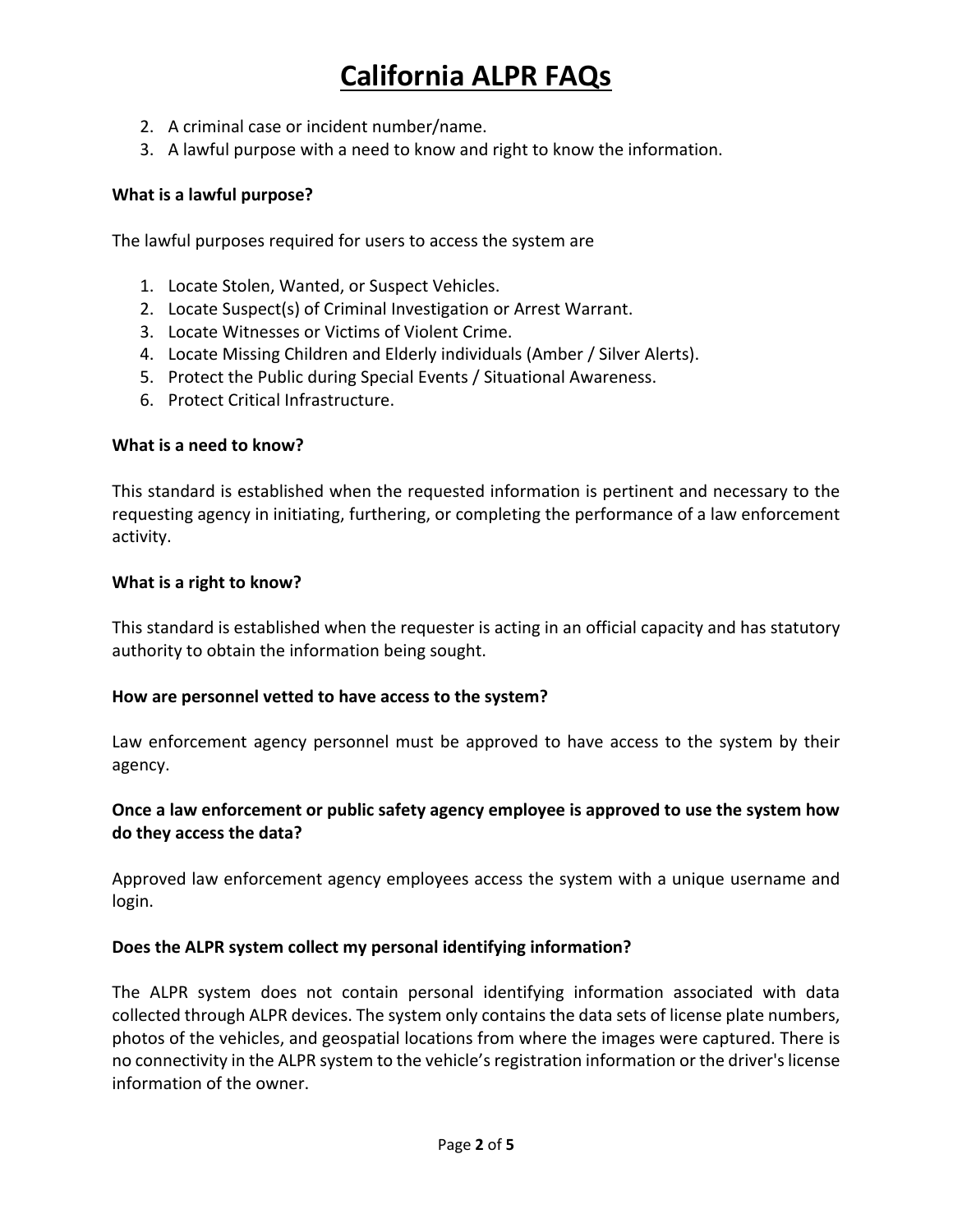### **How accurate is the ALPR technology?**

As ALPR technology is translating optical characters to digital data there is a small error rate in translation of alphanumeric characters that are similar in shape. ALPR operators must recognize that the data collected from the ALPR device, and the content of referenced hot lists, consists of data that may or may not be accurate, despite ongoing efforts to maximize the currency and accuracy of such data. To the greatest extent possible, law enforcement agencies request that vehicle and subject information be verified from separate Law Enforcement information sources to confirm the vehicle or subject's identity and justification for law enforcement contact. Law enforcement users of ALPR Data must, to the fullest extent possible, visually confirm that the plate characters generated by the ALPR readers correspond with the digital image of the license plate in question.

## **Can members of the public request the images of where their vehicle has been seen by ALPR?**

No, the ALPR systems are restricted to law enforcement personnel with a lawful purpose for searching the system. If a member of the public's vehicle or license plate is stolen, law enforcement agencies with a case number may search the database to search for the stolen vehicle or license plate and establish an alert to notify them if the license plate is encountered.

### **How many alerts occur each month for wanted vehicles?**

Approximately 1 to 2 vehicles out of 1000 initiate an alert in the system.

### **How is the system audited?**

The system logs each user's activity by agency, name, date, time, and purpose of search. Designated law enforcement personnel may perform sample audits to the system to confirm that it is functioning properly, and that required data is being appropriately submitted.

### **Is vehicle information shared with private sector companies?**

No, the law enforcement ALPR systems are restricted to law enforcement personnel with a lawful purpose for using the system.

### **Where are ALPR cameras located?**

ALPR units are attached to law enforcement vehicles or deployed at fixed locations, where they collect license plate information from vehicles on public roadways, public property and vehicles that are within public view. As the ALPR devices are a law enforcement investigative tool we do not provide the locations of the cameras. If subjects engaged in violent and/or serial criminal activities are made aware of the location of the devices, they could take measures to avoid detection.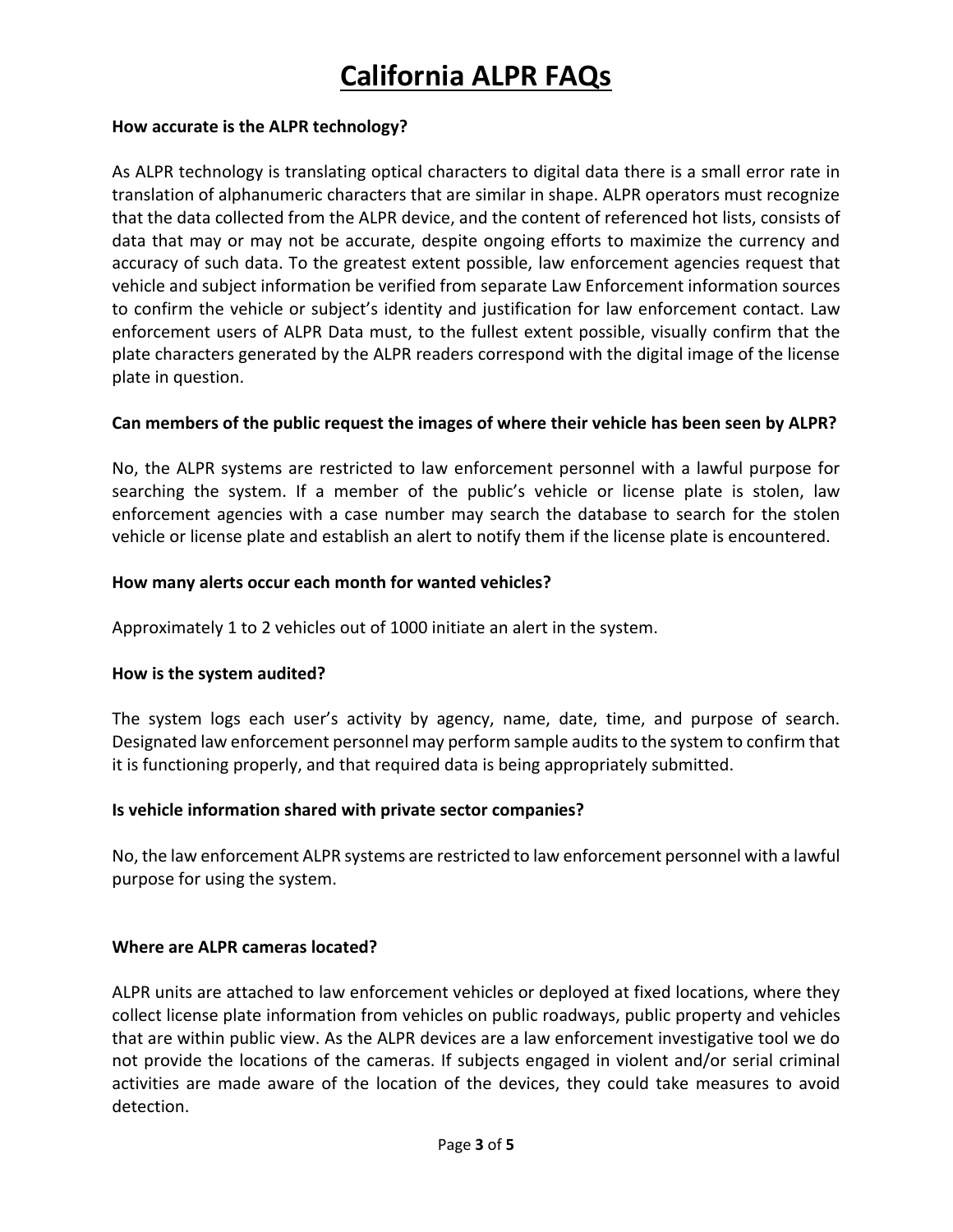### **How long are ALPR records maintained?**

Most ALPR records are maintained for a set period within California that ranges by jurisdiction from sixty (60) days to five (5) years with records purged unless the data has become, or it is reasonable to believed that it will become, evidence in a criminal or civil action or is subject to a lawful action to produce records. The Northern California Regional Intelligence Center/High Intensity Drug Trafficking Area (NCRIC/HIDTA) has a one (1) year retention period for ALPR records, unless the information is collected from a local agency ALPR in an area wherein the local government has requested a shorter retention period for their agency's ALPRs.

### **Why are records maintained for any specific time?**

The retention of records allow time for witnesses and victims of crime to report incidents to law enforcement. It also allows law enforcement to connect serial criminal activities that occur in disconnected law enforcement jurisdictions. The greatest potential value of an ALPR system is in identifying vehicles associated with the investigation of violent and serial criminal events. In this capacity the ALPR system aids law enforcement investigators by providing a pointer system that may help them identify vehicles associated with suspects, witnesses, victims and to develop exculpatory information that assists them with focusing their investigative resources.

### **Do ALPR systems provide constant surveillance of the location of members of the public?**

No, ALPR systems only provide authorized law enforcement personnel with a pointer for one moment in time and location where a vehicle was located to provide potential leads to support criminal investigations.

### **Can ALPR devices see into my vehicle?**

Unlike red light cameras, ALPR devices do not have illumination to aid in identifying the driver of the vehicle. The purpose of the ALPR is to identify the vehicle, not the occupants. If ambient lighting is sufficient or a subject is outside and near the vehicle their image may be captured.

### **Is every ALPR image reviewed?**

No, images are only reviewed by law enforcement personnel when required and based upon the need to:

- 1. Locate stolen, wanted, and subject of investigation vehicles.
- 2. Locate and apprehend individuals subject to arrest warrants or otherwise lawfully sought by law enforcement.
- 3. Locate witnesses and victims of violent crime.
- 4. Locate missing children and elderly individuals, including responding to Amber and Silver Alerts.